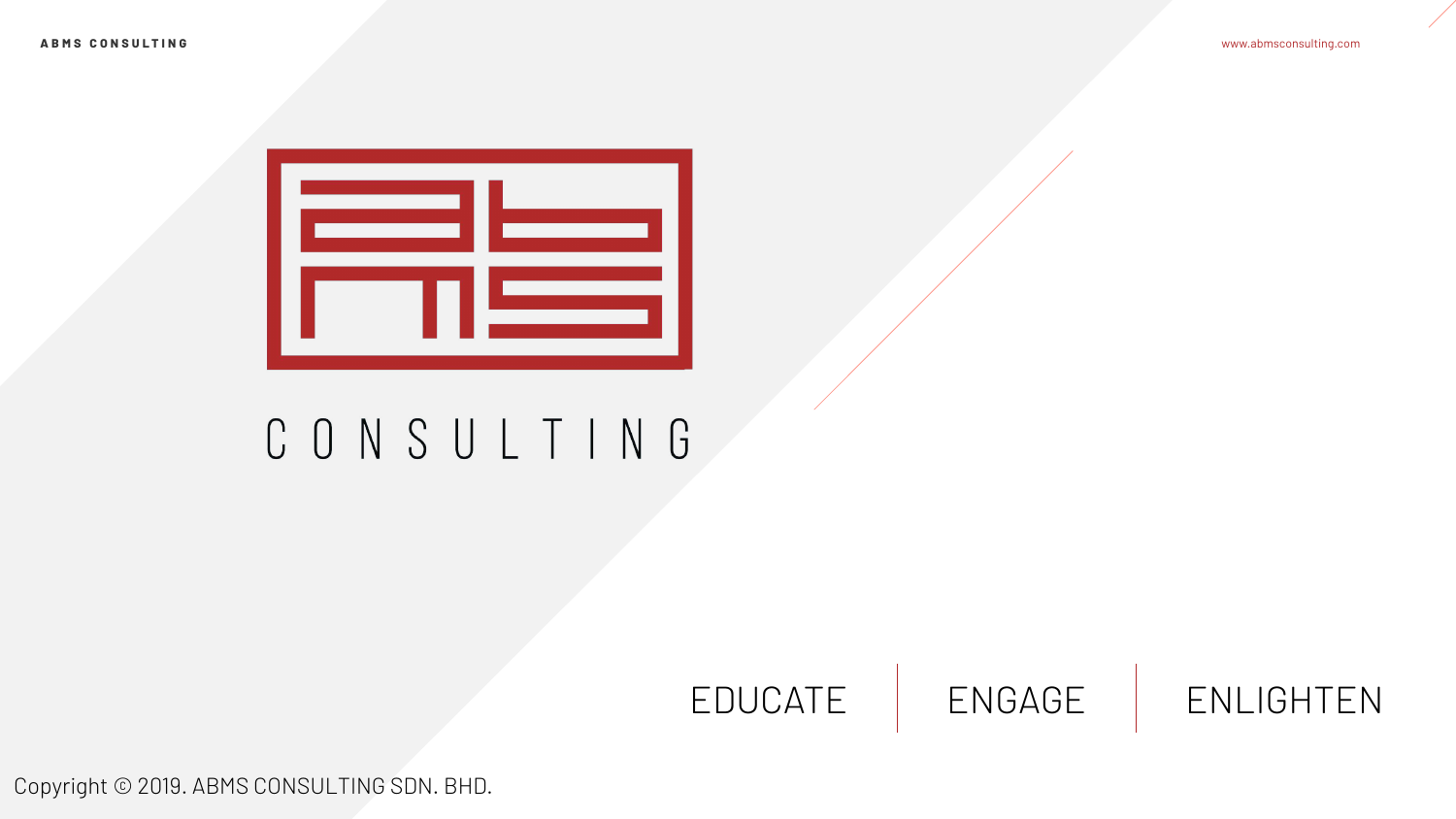

The developing world losses in illicit financial flows

### Illicit outflows to be 10 times higher than official development



Businesses and individuals pay in bribes annually

Accumulated, lost budgetary resources exceed the estimated S10 trillion of resources required to end poverty by 2030.





aid received.

Corruption has a direct impact on the three dimensions of sustainable development - social, economic and environmental - and affects each of the five pillars of the 2030 agenda: people, planet, prosperity, peace and partnerships.

The 2030 Agenda has established anti-corruption as a global imperative on which hinges the achievement of all sustainable development goals.

Source : UNO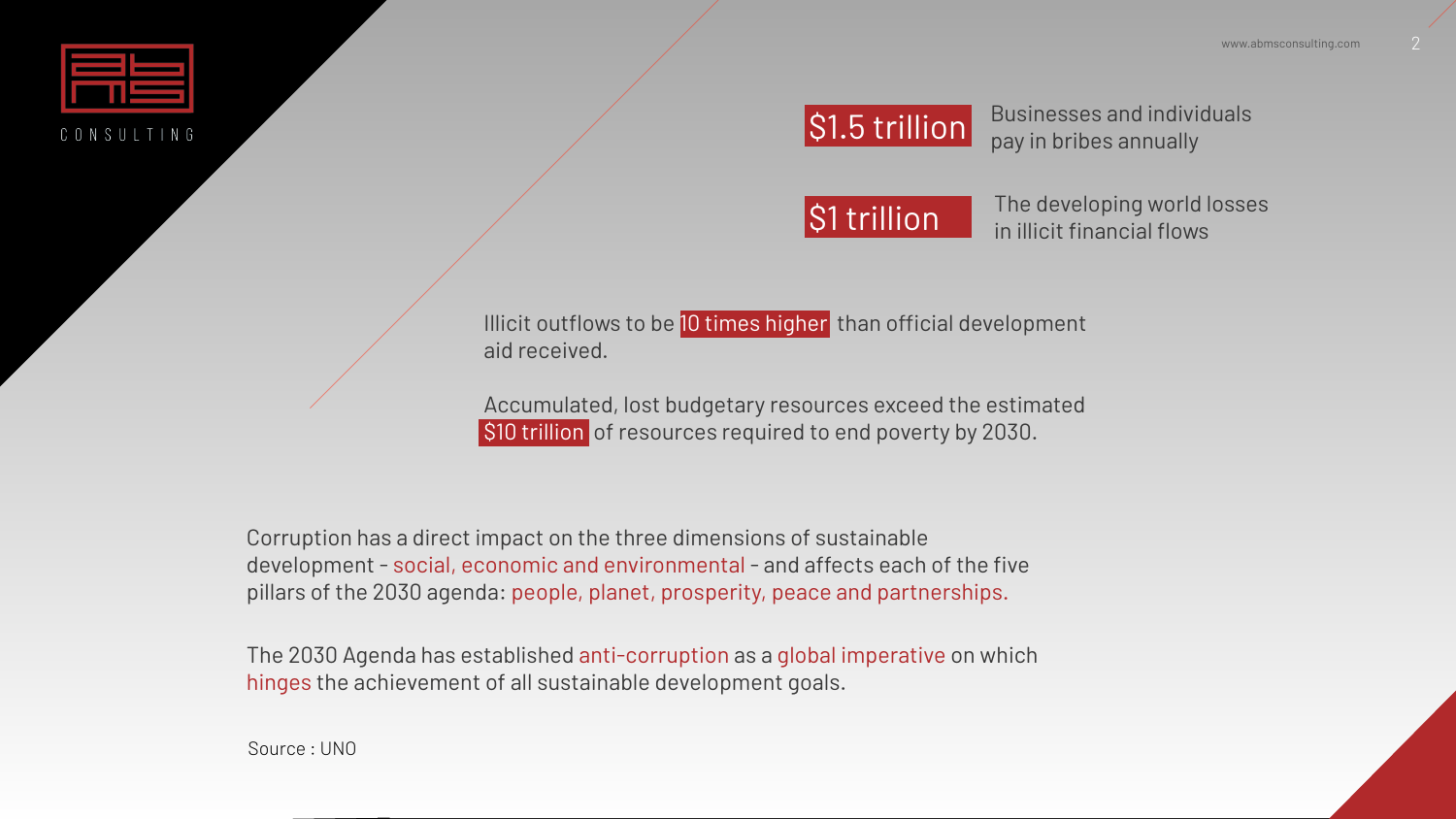

## **Your Partner for Governance, Risk Management and Compliance Solutions**



## CONSULTING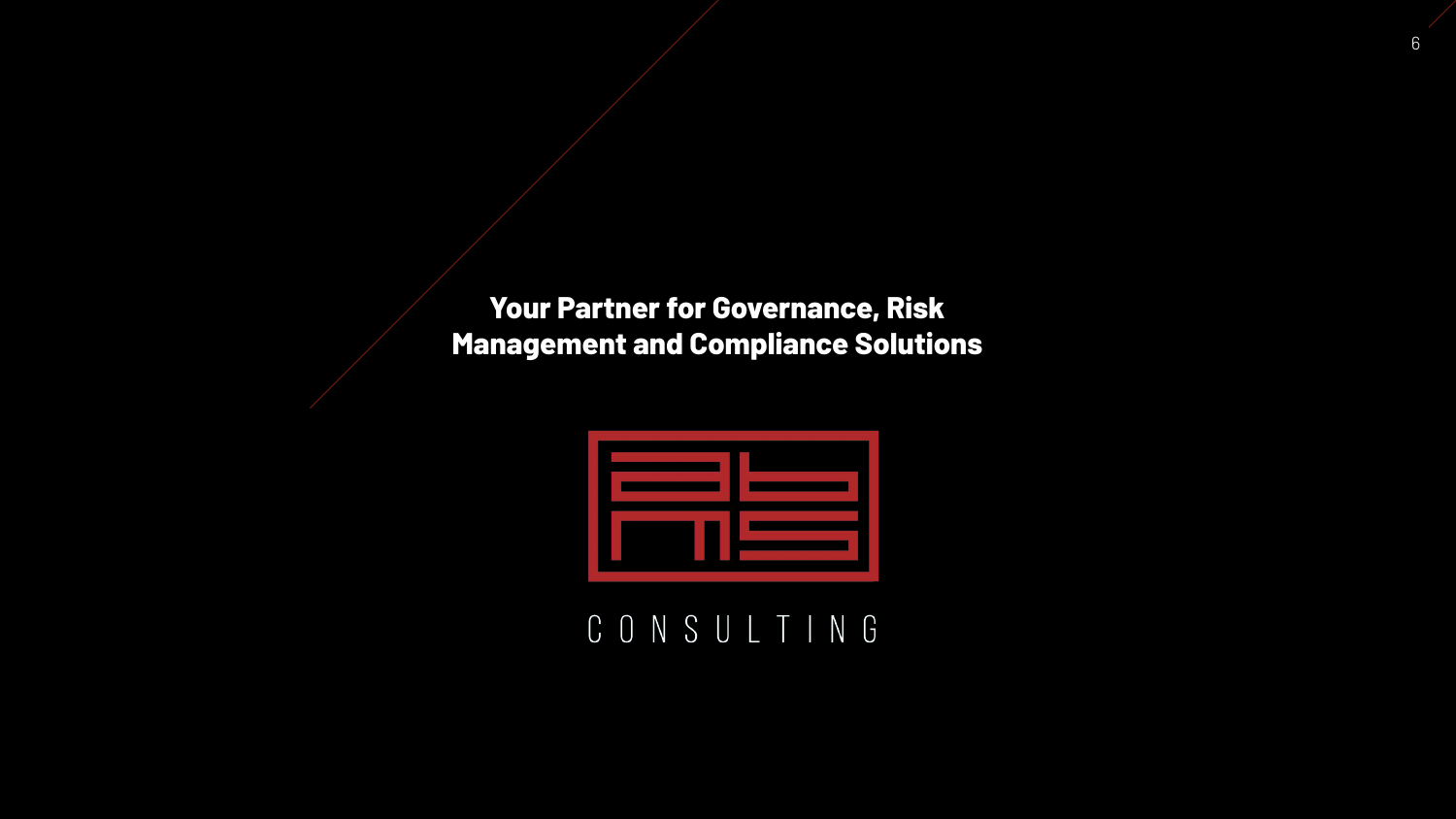



## **Sneak Peek**

ABMS CONSULTING SDN. BHD. is a consulting company, established in Subang Jaya,





Formed with a vision to create a "**Bribery-free**" and "**Corruption-less**" business environment.

Founded by Ashok Sarangapani, one the very few **ISO 37001 (Anti Bribery Management Systems)** certified professional in the global arena offers both **training** and **consultancy** services in Malaysia and Asia Pacific markets.



It aims to promote **Ethical Corporate Governance** with a unique approach of **Educate**, **Engage** and **Enlighten** the companies and its stake holders.

It has also partnered with Professional Evaluations Certification Board (PECB) Canada in providing ISO certification awareness, training and consultancy which focuses on governance and risk management and also sanctions advisory solutions.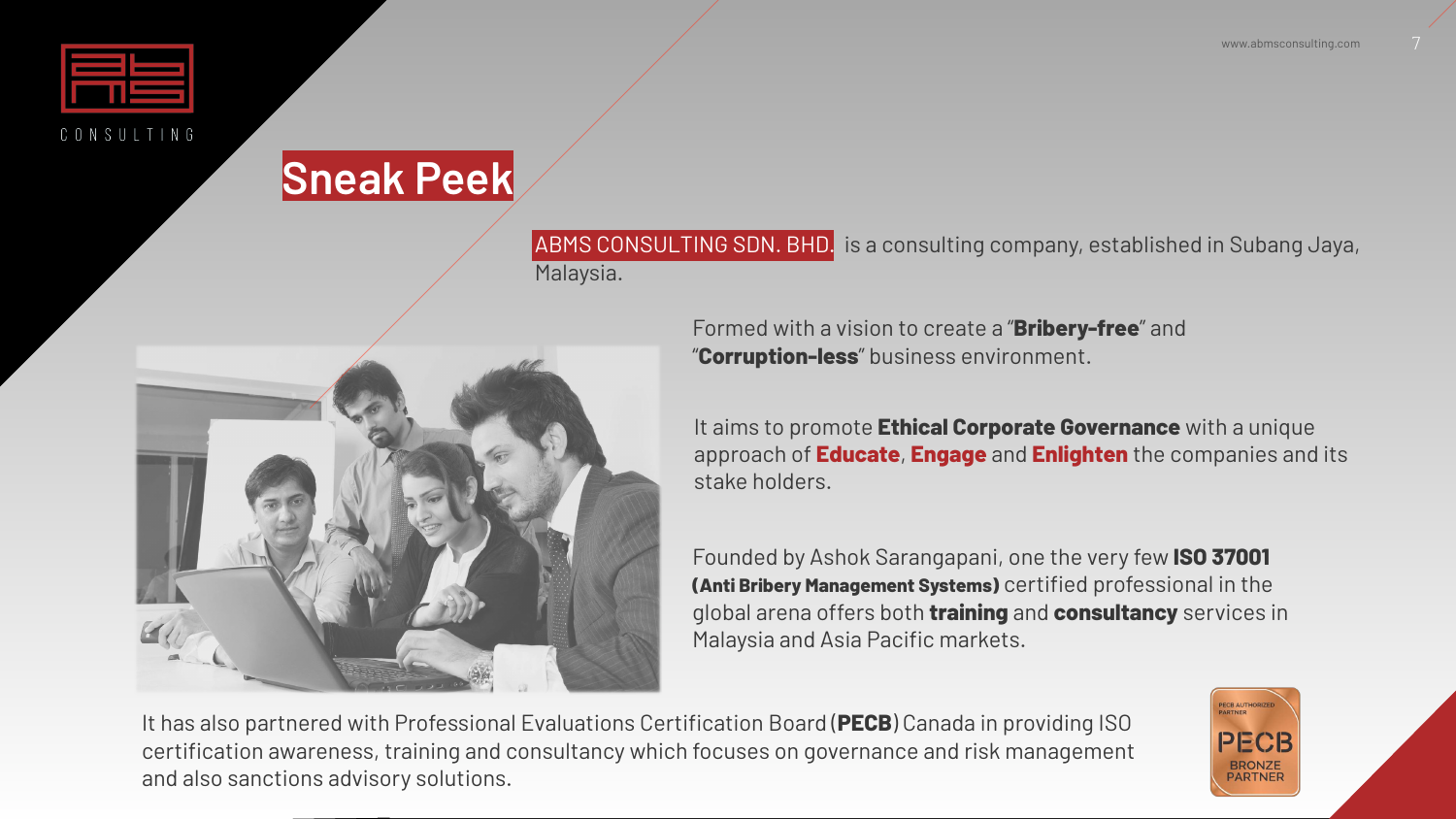

• To provide fully customised anti-bribery management systems solutions to all organizations (public, private, not-for-profit, state-owned enterprises, small and medium enterprises, non-governmental) in Malaysia and worldwide. • To provide risk management, ethics and compliance solutions to its worldwide business partners.

• To provide education and training, leading to certifications in ISO 37001 and other leading ISO standards to private individuals and business partners. • To provide management consulting services in the field of accounting and information technology field.

Purpose **•** To educate, engage and enlighten our customers and facilitate a corruption and bribery free business environment, by promoting ethical corporate governance and a robust anti-bribery management systems, through consultancy and training.

### **MISSION**

### **VISION**

- 
- 

- -
- 
- 
- 
- 
- 
- 
- 



### **VALUES**

• Professional consultation and quality training

• Audit with integrity

• Delivering simplistic compliance solutions

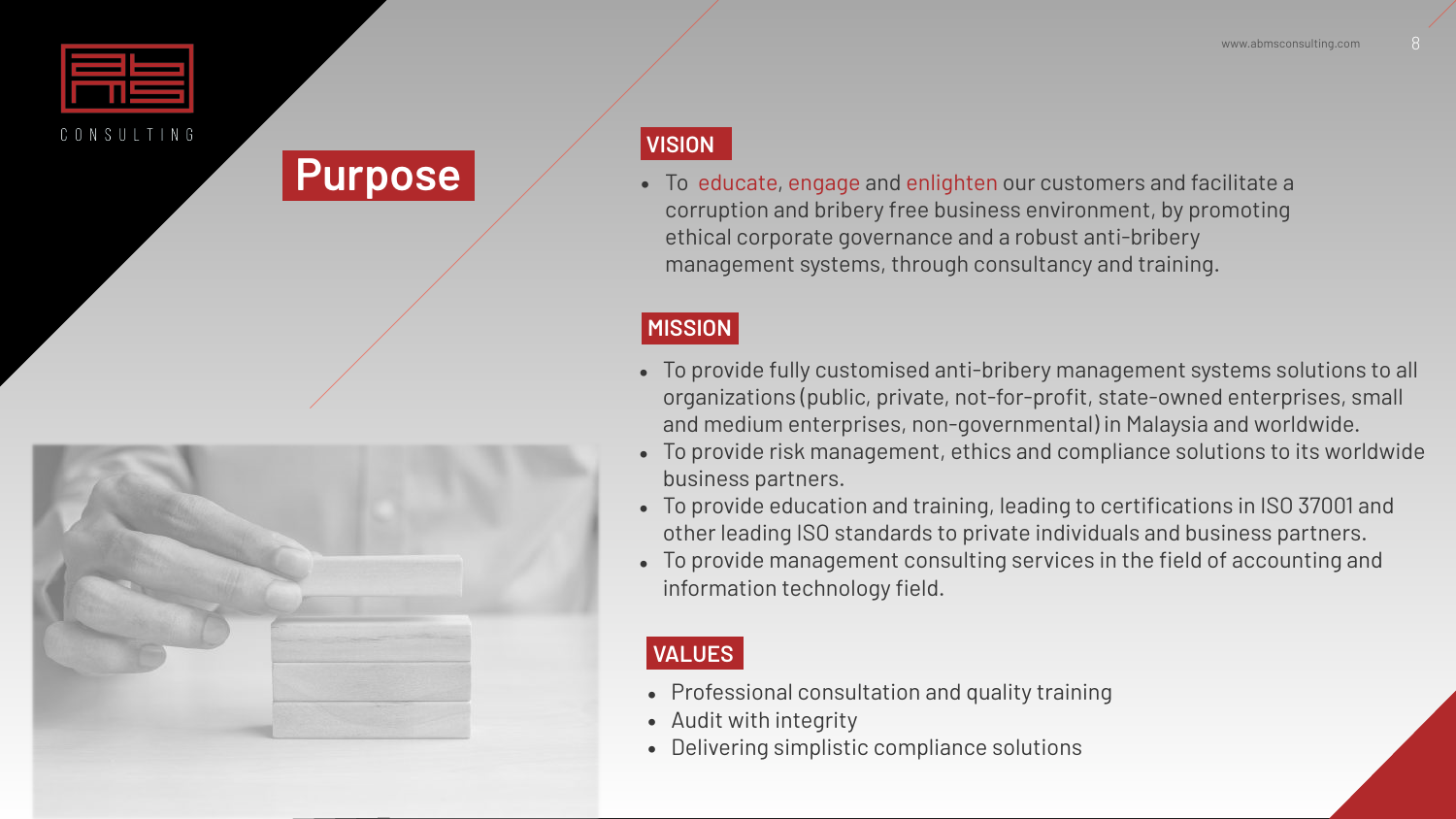









- 1. Ethical Corporate Governance and benefits
- 2. Sustained benefits of ABMS systems





- 1. MACC- Adequate Procedures
- 2. ISO 37001:2016 Anti Bribery
- Management Systems
- 3. Ethics & Compliance functions
- 4. Principled Performance

- 1. ISO 37001:2016 certifications for companies, individuals
- 2. ISO 37001:2016 Lead Auditor, Lead Implementer, Foundation training programs
- 3. Adequate Procedures: T.R.U.S.T Implementing Anti-Bribery Management Systems
- 4. Compliance & Risk Management solutions for organisations.

### **EDUCATE**

**ENGAGE**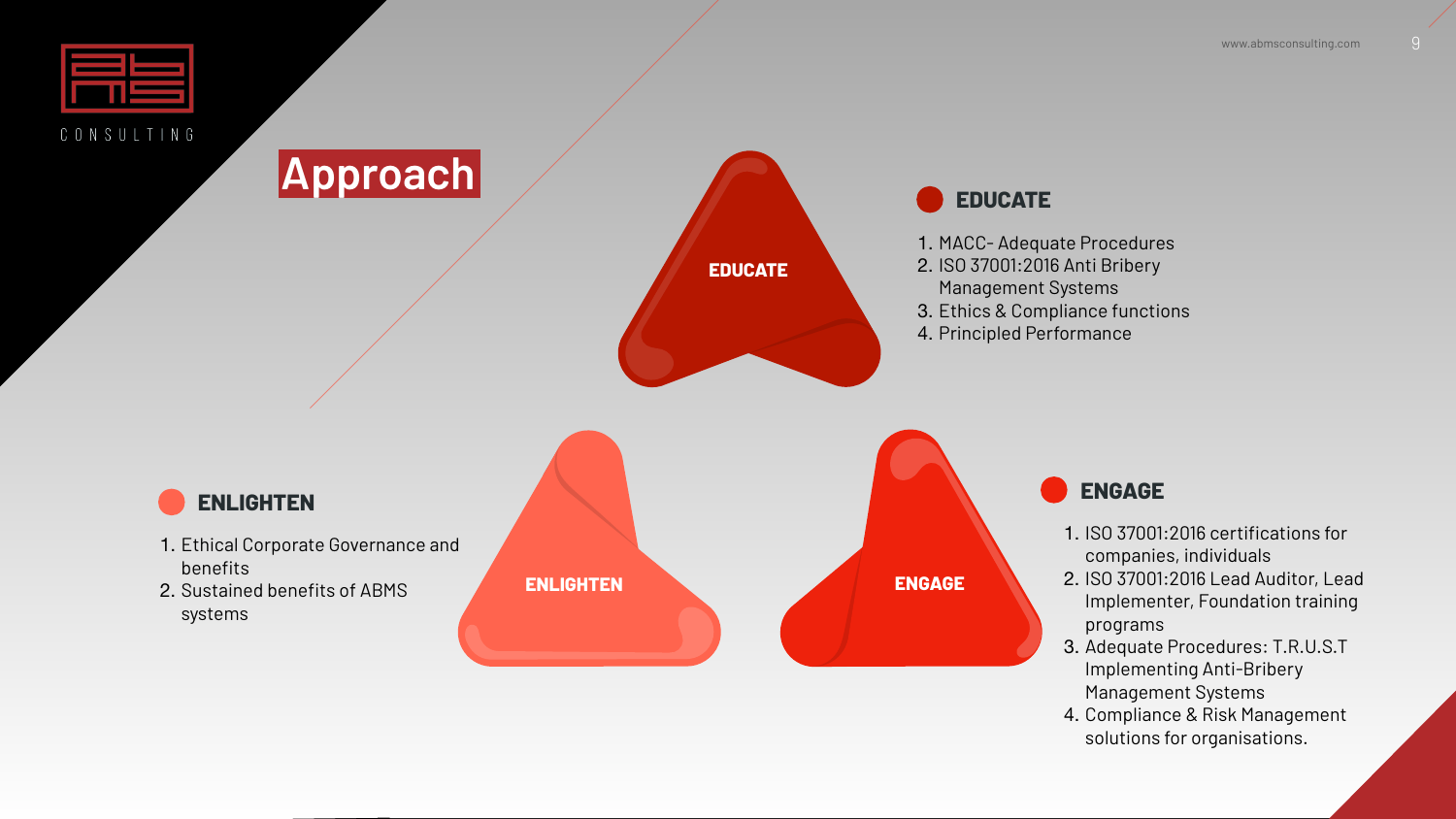

## **Offerings**





**Training** Services

Governance, Risk Management & Compliance - A walk-through- 1 day course

Governance - Principles of Due Diligence, Risk Management & Internal Audits

> Anti-Bribery Management Systems- (ABMS) Implementation in an organisation

# **Principled**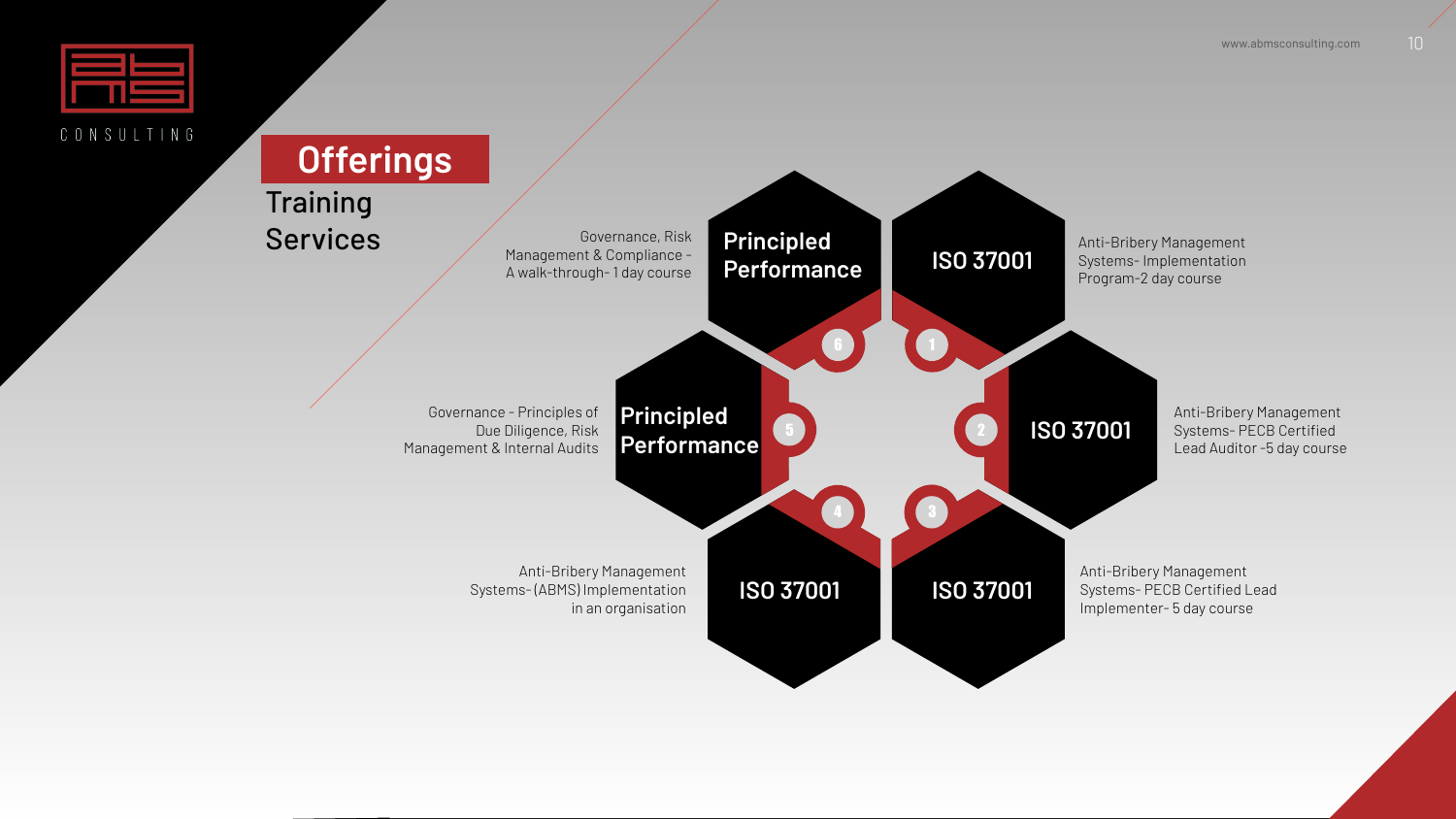

## **Offerings**

**Consultancy** Services





Bribery Risk Assessments

Ethics & Compliance Programs for an Organisation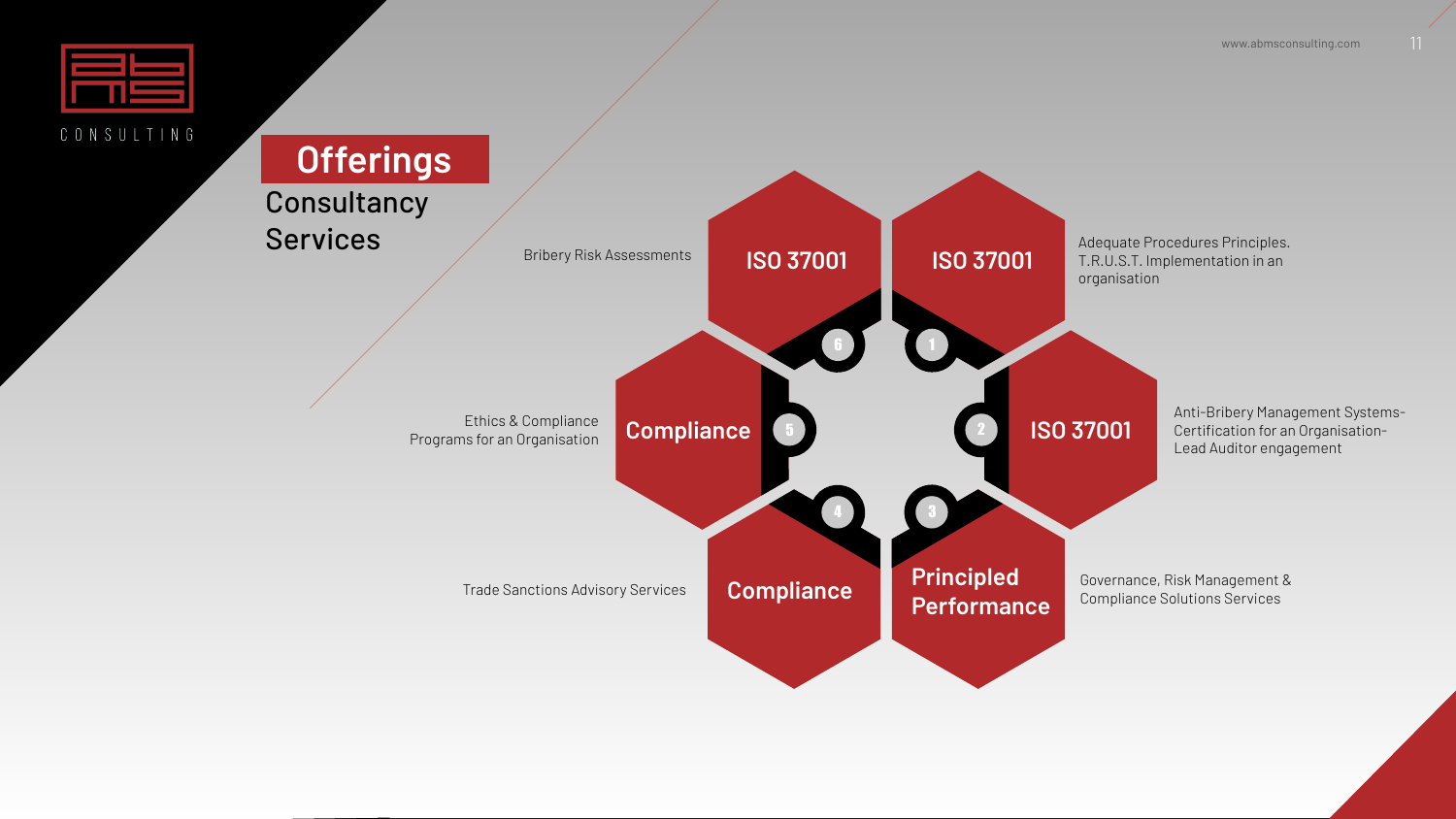

## **The Man behind it all**

# **Ashok Sarangapani**

**Managing Partner**  PECB ISO370001:2016 Certifed Lead Auditor & Trainer

Has 10+ years of training in Governance, Risk Management and Compliance matters, with 400 hours of training in ABMS.

Over 20+ Years of Corporate Experience in Middle East, Africa and Asia Pacific region in diverse industry segments (Oil & Energy, Automotive and Consumer Goods).

In previous role in Puma Energy, as regional head of Compliance & Risks-APAC, was extensively involved in design, implementation, launch and audit of ISO 37001: 2016 Anti-Bribery Management Systems.





Holds number of Governance, Risk Management, Ethics & Compliance certifications, viz.:

- 
- 
- 
- 
- 
- 
- 
- 
- 

• ISO 37001 Certifed Lead Auditor and Certifed Trainer, Professional Evaluation and Certification Board (PECB), Canada • CCEP-I Certifed Compliance and Ethics Professional-International, USA • CFCS Certifed Financial Crimes Specialist, USA • GRCA Governance Risk and Compliance Auditor, USA • LIFA: Licensed International Financial Analyst, USA • 6-Sigma Greenbelt-Ford Motor Company, USA • Bullet-Proof Manager-Crestcom, USA • Integrated Management Systems (Quality+Environment+Safety) Internal Auditor, Det Norske Veritas (DNV), Norway • Project Management Professional, UAE